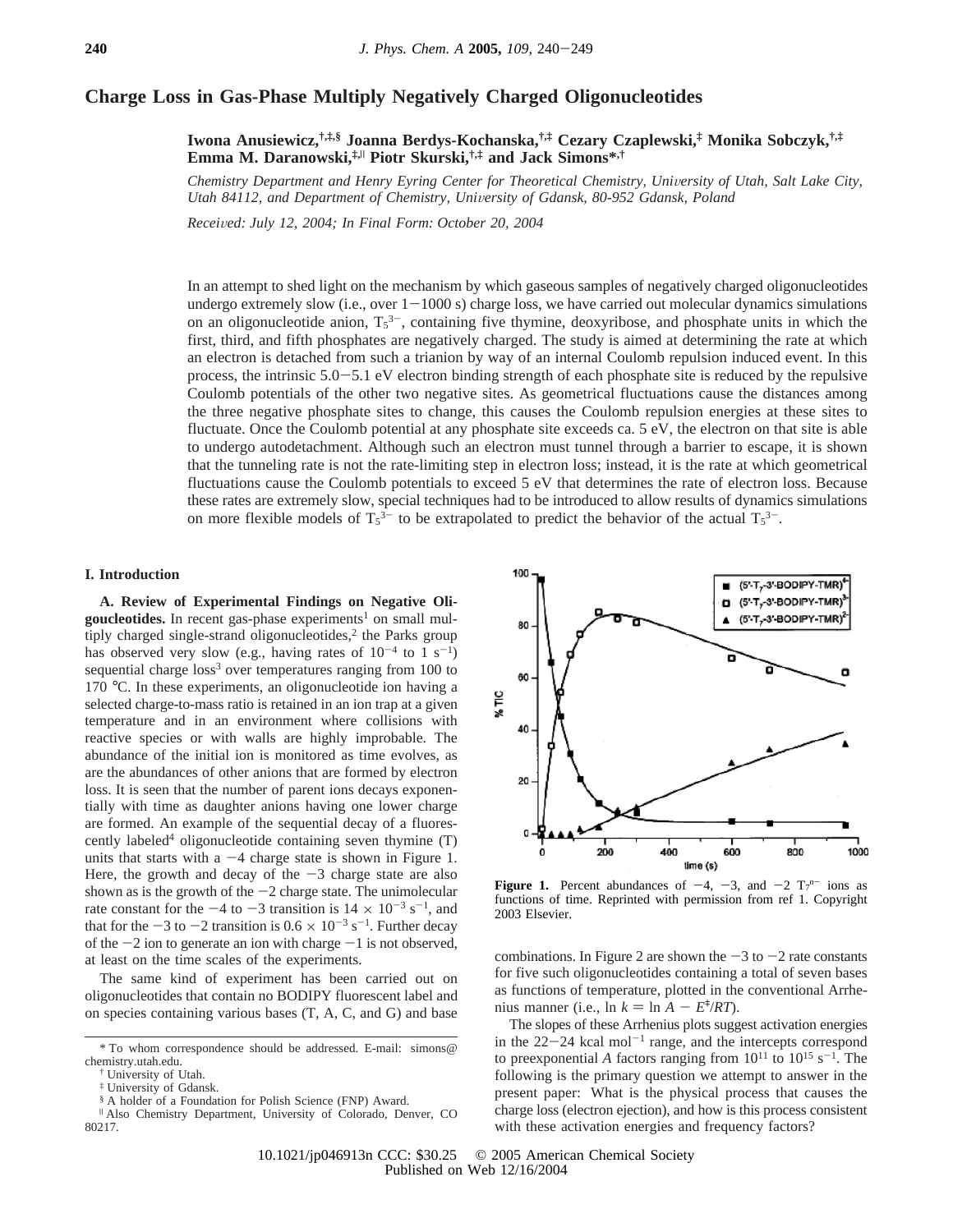

**Figure 2.** Arrhenius plots of the temperature dependences of the rate constants for  $-3$  to  $-2$  charge-loss transitions for a variety of oligonucleotides containing a total of seven bases.

A few observations about the rates of charge loss illustrated in Figures 1 and 2 are in order: (1) The rates for  $-4$  to  $-3$ charge loss are higher than those for  $-3$  to  $-2$  charge loss; in general, it is found that rates for  $-n$  to  $-(n-1)$  charge loss are higher than those for  $-(n-1)$  to  $-(n-2)$  charge loss. (2) The activation energies for a given  $-n$  to  $-(n-1)$  charge loss vary little as the base composition of the oligonucleotide changes, but the preexponential *A* factors vary by several orders of magnitude. (3) All of the rates are very slow and correspond to charge losses taking place over seconds to hundreds of seconds.

It should be emphasized that the theoretical simulation of such processes is severely hindered by the extremely long time scales over which the electron-loss dynamics occurs. It is impossible to carry out straightforward molecular dynamics simulations (e.g., using time steps of  $10^{-15}$  s) of even a small oligonucleotide if one is required to follow the time evolution for durations of  $1-1000$  s. Carrying out simulations for times in the  $10^{-9}$  s range is within what is currently computationally feasible, so there are approximately 9 orders of magnitude in time that need to be dealt with. To overcome such long-timedynamics challenges, we introduce techniques that involve (a) monitoring the shorter-time dynamics of modified oligonucleotide systems whose intramolecular Coulomb repulsions (i.e., charge states) are (artificially) reduced to cause electron-loss events to occur on shorter time scales and with lower activation energy requirements and (b) then extrapolating results obtained on the artificial model systems to predict rates of electron ejection for the true oligonucleotide in its full charge state and with its full activation energy.

Because these techniques are not conventional, we will offer considerably more detail about them later in the methods section and when discussing our results, but first we need to explain how the internal Coulomb interactions among the phosphate groups both induce geometrical rigidity in the oligonucleotide and alter the strength with which the phosphate groups bind their electrons.

**B. Roles of Repulsive Coulomb Interactions in Multiply Charged Anions.** Before discussing how we carried out molecular dynamics simulations intended to simulate what may be going on in the Parks group's experiments, it is important to introduce one of the key concepts upon which we base these simulations. We know from our many studies of multiply charged anions that the intrinsic electron binding energy of an anion site can be modified, in a highly predictable manner, by



**Figure 3.** Electron binding potentials for  $ROR'OPO<sub>2</sub><sup>-</sup>$  (top) and  $RPPO<sub>3</sub><sup>2-</sup> (bottom).$ 

the presence of nearby charged groups. For example, the electron binding energy of the  $H_2PO_4$ <sup>-</sup> anion, whose structure is shown in Figure 3, is 5 eV, but the doubly charged  $HPO<sub>4</sub><sup>2</sup>$  anion (also shown in Figure 3) is actually unstable with respect to electron detachment by 0.3 eV.

To understand the origin of this very large change in electronic stability in moving from  $H_2PO_4^-$  to  $HPO_4^{2-}$ , one need only consider the potentials that bind an electron to the underlying molecular framework for each of these species. For  $H_2PO_4^-$ , this potential is centered on one of the oxygen atoms and has the radial form shown in the top half of Figure 3. This strongly attractive potential has a depth that produces a bound state 5 eV below  $H_2PO_4 + e^-$ . This potential reflects what we call the "intrinsic" electron binding energy of this oxygen site in the phosphate group. In contrast, the potential associated with the  $\text{HPO}_4^2$ <sup>-</sup> dianion has two contributions—one attractive part exactly like the 5 eV deep potential of  $H_2PO_4^-$  and a second purely repulsive part that reflects the Coulomb repulsion caused by the second negative site in this dianion. The combination of these two parts produces a total potential of the form shown in the bottom portion of Figure 3.

It is important to see that the Coulomb repulsion exerted by the second negative site has two effects: (a) It shifts the energy of the (previously bound) anion state upward by an amount that can be estimated in terms of the distance *R* between the two negative sites in the dianion:  $e^2/R = (14.4 \text{ eV})/[R (\text{Å})]$ . (b) It produces a so-called repulsive Coulomb barrier (RCB) whose height is exactly this same  $e^2/R$ .

For the  $HPO_4^{2-}$  case under discussion, this means that although the dianion has an energy 0.3 eV above zero (i.e., higher than  $HPO_4^- + e^-$ , to undergo autodetachment, the electron must tunnel through a barrier whose height is RCB. In electron must tunnel through a barrier whose height is RCB. In an earlier publication, we estimated<sup>5</sup> the rate of tunneling to be ca. 10  $s^{-1}$  for this particular dianion.

## **II. Proposed Roles of Internal Coulomb Repulsions in Oligonucleotides**

**A. Coulomb Interactions Fluctuate as Dynamical Motions Cause Interion Distances To Fluctuate.** It would seem that the singly charged phosphate units (note, as explained earlier, some of the phosphate units in the oligonucleotides are neutral) in the experiments should behave similar to the  $H_2PO_4^-$  anion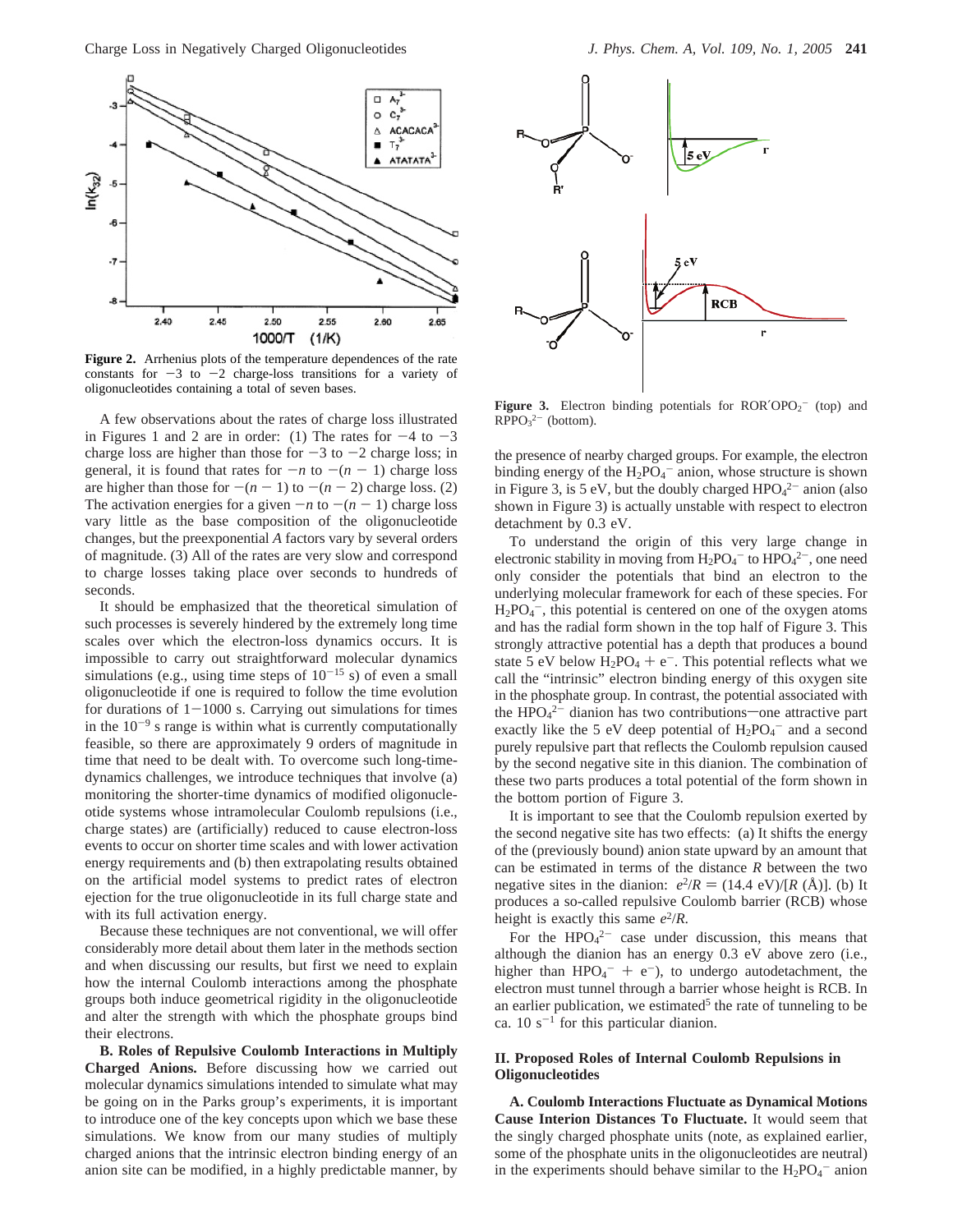

**Figure 4.** Examples from molecular dynamics simulation of (a, top) an extended structure of  $T_5^{3-}$  and (b, bottom) a more compact structure visited less frequently during dynamical motions.

discussed above and thus bind their electrons by ca. 5 eV. However, each of the negative phosphate units in the oligonucleotide is in reasonable proximity to the other negative phosphates. As a result, each of these anion sites will have its intrinsic electron binding energy (5 eV) reduced by an amount that depends on the distances  $R_{I,J}$  to the other negative sites. Specifically, the "instantaneous" electron binding energy of site *I* will be 5 eV  $-\sum_{j}e^{2}/R_{I,j} = 5$  eV  $-\sum_{j} (14.4 \text{ eV})/R_{I,j}$ . So, any site whose Coulomb repulsion energy exceeds 5 eV can be subject to autodetachment.

Let us consider in more detail the nature of the intramolecular Coulomb repulsions that arise in the kind of oligonucleotides examined in the experiments by considering one such species containing five thymine units and three negatively charged phosphates,  $T_5^{-3}$ . Because of the Coulomb repulsions among the three negative charges, the most probable structures for such a species are expected to be rather extended as shown in Figure 4a. This, of course, does not mean that dynamical fluctuations will not allow the structure to become more compact, but certainly in the gas phase where solvation influences are absent, such extended structures are more often visited than are much more compact structures. The particular structure in Figure 4a came from a molecular dynamics simulation carried out at  $T =$ 170 °C and is representative of the kinds of structures this anion frequently accesses during its dynamical movements. From this structure we can see that the three negative phosphate sites (labeled 1, 3, and 5) are indeed arranged in a quasi-linear extended geometry as the distances among the 1, 3, and 5 phosphate sites,  $r_{1,3} = 11.6$  Å,  $r_{3,5} = 11.1$  Å, and  $r_{1,5} = 21.3$  Å, suggest. Of course, dynamical fluctuations cause the  $T_5^{3-}$ 



**Figure 5.** Example from molecular dynamics simulation of the highly probable more compact structure of  $T_5^3$  resulting from turning off the charges on the three negative phosphate groups.

structure to (infrequently) access more compact structures such as we show in Figure 4b, where  $r_{1,3} = 5.63$  Å,  $r_{3,5} = 6.31$  Å, and  $r_{1,5} = 8.04$  Å.

It is also useful to consider what the highly probable structures of  $T_5^{3-}$  would look like if the Coulomb interactions among the three negative sites were absent. We also carried out  $T = 170$  $^{\circ}$ C molecular dynamics simulations of gas-phase  $T_5^{3-}$  in which we simply turned off the  $-1$  charges on phosphate groups 1, 3, and 5, and we obtained highly probable structures similar to that shown in Figure 5.

It is clear that this structure is more compact than the highly probable extended structure shown earlier for the  $-3$  charged  $T_5^3$ . In fact, the distances among the 1, 3, and 5 phosphate groups in this compact structure are  $r_{1,3} = 8.76$  Å,  $r_{3,5} = 5.80$ Å, and  $r_{1.5} = 11.7$  Å, which are considerably shorter than those seen in Figure 4a, although they are comparable to the distances observed in the infrequently observed structure of  $-3$  charged  $T_5^{3-}$  shown in Figure 4b.

With these geometry ideas in mind, let us now consider the potential experienced by an electron on one of the negative phosphate units in the true  $-3$  charged  $T_5^3$ . First, each of the phosphates has an intrinsically attractive potential deep enough phosphates has an intrinsically attractive potential deep enough to produce a state bound by 5 eV. However, each phosphate also has a repulsive Coulomb potential that is induced by the presence of the other two negative phosphate sites. We note that this repulsive potential is not the same for the first, third, and fifth phosphate units. In particular, the central negative phosphate (unit 3) has a higher Coulomb potential because Σ*J*-  $(14.4 \text{ eV})/R_{I,J}$  is larger for this site than for the two terminal sites. For example, in the  $T_5^{3-}$  structure shown in Figure 4b, the Coulomb energies at the three sites are  $V(3) = (14.4/5.63)$  $+$  14.4/6.31) eV = 4.84 eV,  $V(1) = (14.4/5.63 + 14.4/8.04) =$ 4.35 eV, and  $V(5) = (14.4/6.31 + 14.4/ 8.04) = 4.07$  eV. For the more compact structure shown in Figure 5, the potential at the central phosphate is  $V(3) = (14.4/8.76 + 14.4/5.80) = 4.13$ eV. Of course, these values are the Coulomb energies when the three phosphate sites are located in the positions depicted in the figures. Only when dynamical fluctuations cause the sites to approach more closely will the Coulomb energies reach the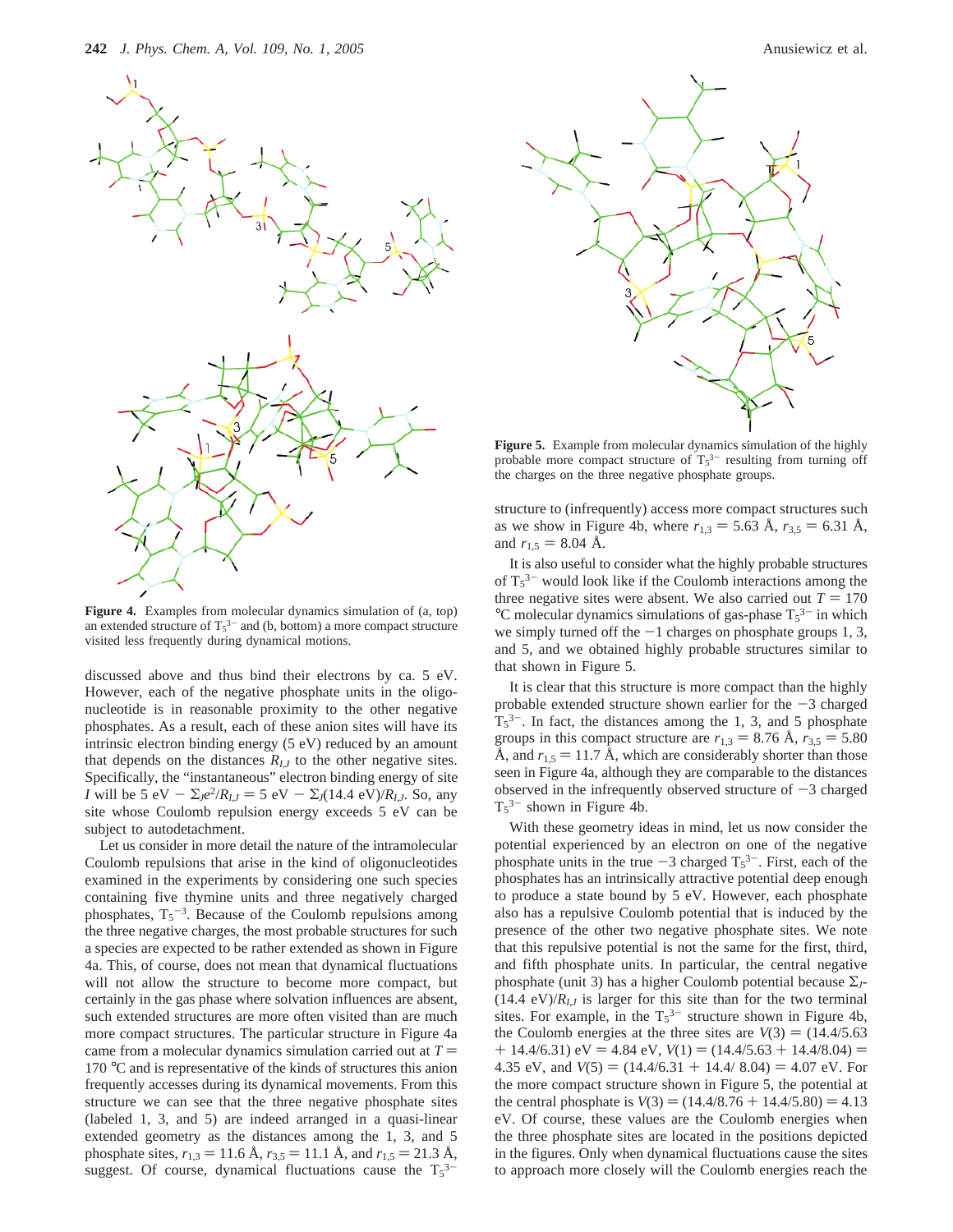Charge Loss in Negatively Charged Oligonucleotides *J. Phys. Chem. A, Vol. 109, No. 1, 2005* **243**



Figure 6. Depiction of the 5 eV intrinsic binding potential (green) as well as the total electron binding potential (red) as functions of the electron-backbone distance along directions parallel to and perpendicular to the  $T_5^{3-}$  backbone.

5 eV critical value needed to render the phosphate's electron capable of detaching.

For every instantaneous geometry of the  $T_5^3$  ion, each of its phosphate sites has a total potential that displays an electronbackbone distance dependence of the form shown in Figure 6.

Here, we denote in green the intrinsically attractive potential that would bind the electron by 5 eV if no Coulomb repulsions existed, while in red we show the total (intrinsic plus repulsive Coulomb) potential. Note that the total potential becomes more and more repulsive as one moves in directions along the  $T_5^{3-}$ backbone (i.e., toward either of the other negative phosphates) but has the form of a barrier and subsequent decay in directions perpendicular to the backbone. It is the latter directions that allow the electron to escape by autodetaching and thus generating charge loss.

Let us now bring these concepts of Coulomb interactions and electron-molecule potentials together in a way that defines how we think about the electron ejection process going on in the Parks experiments. The fundamental assumptions of the molecular dynamics calculations we used to simulate these experiments are that (a) dymamical motions of the oligonucleotide (e.g.,  $T_5^{3-}$  for the case examined in this paper) cause the distances  $R_{I \leq J}$  among the negatively charged phosphate units to fluctuate, (b) as the  $R_{IJ}$  distances change, so do the Coulomb destabilizations  $\Sigma_J(14.4 \text{ eV})/[R_{IJ}(\text{A})]$  associated with each phosphate site, (c) whenever the total Coulomb destabilization at a site exceeds 5 eV, that site is susceptible to electron detachment, and (d) the rate at which geometrical fluctuations cause the Coulomb destabilization at a site to exceed 5 eV will determine the rate of electron detachment from that site.

An example of the progression in the binding potential associated with a particular phosphate group at three times within a typical dynamical movement is illustrated in Figure 7.

At time 1, the electron cannot detach because the total potential binds it. However, at times 2 and 3, the electron can detach, but it must tunnel through the RCB on the corresponding energy surface to escape. Such tunneling is more facile at time 3 than at time 2 for reasons that we discuss below. In fact, it is important to analyze this tunneling rate so we can determine whether tunneling will be the rate-limiting step for electron loss. As we hinted earlier, it turns out that tunneling is generally not the slow step for charge loss; instead, it is the rate at which structural fluctuations cause fluctuations in the electronbackbone potential to destabilize the 5 eV bound anion state that is rate-limiting. Let us now see why this is the case.

**B. Even When Coulomb Repulsions Exceed 5 eV, a Barrier Must Be Tunneled Through.** Thus far in describing



**Figure 7.** Total electron binding potential at three times along and perpendicular to the  $T_5^{3-}$  backbone.

the model put forth here, we suggest that fluctuations in the Coulomb potential at a given site (*I*) will cause the 5 eV bound electron to become destabilized to an extent that permits the electron to autodetach. However, as just noted, we need to consider whether it is the rate at which the local Coulomb potentials exceed 5 eV or the rate at which the metastable state tunnels through the barrier that ultimately determines the rate of charge loss. To this end, we recall that, in an earlier effort,<sup>5</sup> we estimated the rate at which an electron of energy  $E = RCB$  $-$  5 eV tunnels through a barrier of the form  $e^2/r$  having an energy maximum equal to RCB. We ultimately expressed the rate as ~10<sup>15</sup> exp{ – (2(RCB - *E*)<sup>1/2</sup>)(1/*E* – 1/RCB)}. The factor of  $10^{15}$  represents the frequency  $(s^{-1})$  at which the electron undergoes motion within the phosphate's oxygen orbital (i.e., this is the Bohr orbit frequency).

Using RCB  $= 5 \text{ eV} + \delta$ , we obtain rates of 10<sup>2</sup>, 10<sup>8</sup>, and  $10^{10}$  s<sup>-1</sup> for  $\delta$  = 0.1, 0.2, and 0.3 eV, respectively. This means that if the total Coulomb energy at a phosphate site exceeds the intrinsic 5 eV binding energy by as little as 0.1 eV, the rate of tunneling through the RCB will exceed the rates at which Parks observes charge loss. Thus, tunneling will not be the ratelimiting step in the charge-loss process except for a very small population of ions whose Coulomb energies lie very close to 5 eV. Instead, we suggest it is the rate at which the total Coulomb energy at the various phosphate sites reaches (and slightly exceeds 5 eV) that likely is the rate-limiting step.

## **III. Methods for Carrying Out the Molecular Dynamics Simulations**

Because the charge-loss events observed in the Parks experiments take place on time scales of  $1-1000$  s, it is foolish to attempt to simulate them by carrying out straightforward molecular dynamics calculations. Such computations typically use time steps of  $10^{-15}$  s, so a single trajectory lasting 1 s would require 1015 propagations of all the atomic positions and momenta, each step of which would involve a few hundred floating point calculations. Even with 1000 computers used in parallel and having speeds in the  $5 \times 10^9$  Hz range, such a <sup>1</sup>-1000 s trajectory would not be feasible. Therefore, we need to use special "tricks" to estimate the long-time  $(1-1000 s)$ behavior of the  $T_5^{3-}$  system of interest. In particular, we employed the following two devices to allow us to achieve our goals.

(a) We carried out dynamical simulations on a series of modified  $T_5^3$ <sup>-</sup> anions in which the charges on each of the three negative phosphate units were scaled by an amount *q* ranging from 0.3 to 0.9 in steps of 0.1. The idea behind this chargescaling device is that the species with  $q \leq 1.0$  will be less rigid than the true  $T_5^{3-}$  and thus more prone to allow their phosphate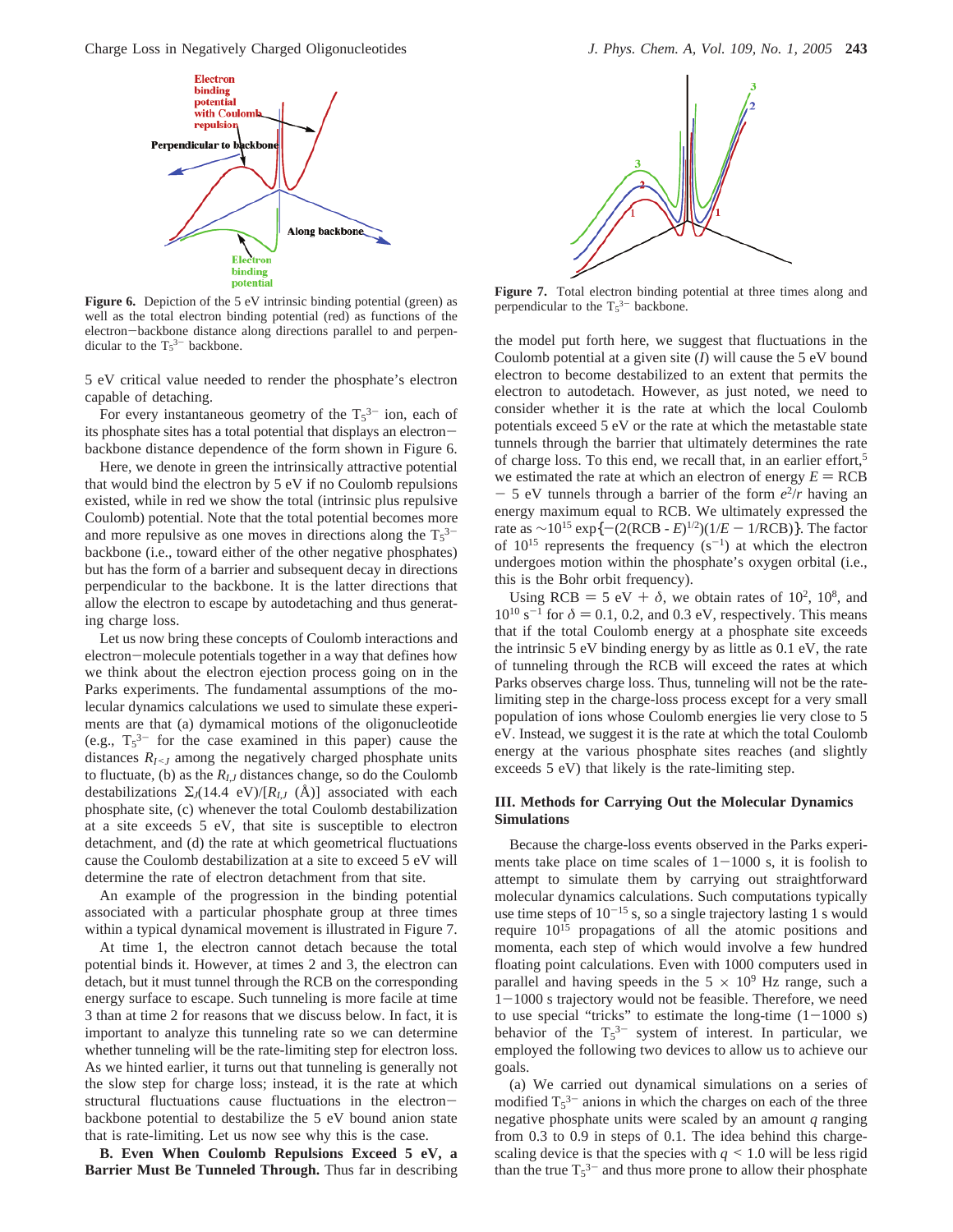groups to approach one another closely enough to make their inter-phosphate Coulomb potentials large. Note that although we utilize the reduced charges within the dynamics simulations (i.e., to determine the anion's movements), we still assume each phosphate carries a full  $-1$  charge when evaluating the Coulomb potential at each phosphate site. Then, by examining the results of our dynamics simulations (e.g., the frequencies with which Coulomb potentials at the phosphate sites exceed a specified threshold *V*), we are able to extrapolate our findings to  $q = 1.0$ and to thus represent the behavior of the true  $T_5^{3-}$ . This particular trick allows us to use data collected on the more compact and flexible  $(q \leq 1.0)$  systems, where we observe large numbers of "events" (i.e., when the Coulomb potential exceeds the threshold energy *V*) and thus have low statistical error, to estimate the event frequency for the  $q = 1.0$  system of interest.

(b) We analyzed the frequencies at which the Coulomb destabilization at a given negative phosphate site exceeded a specified energy *V* ranging from 4.2 to 4.5 eV in steps of 0.1 eV. Within this range of *V* values, we observed substantial numbers of events, so we could evaluate the rate of occurrence of such events with good statistical significance. By then introducing a model for how the rates at which events vary over the 4.2-4.5 eV range, we were able to extrapolate to higher *<sup>V</sup>* values and thus predict the rates at which the Coulomb energies would exceed 5 or 5.1 eV in  $T_5^{3-}$ .

These extrapolation devices were essential because, as we earlier stated, if we were to simply carry out dynamics simulations on the  $q = 1.0$  T<sub>5</sub><sup>3-</sup> system and monitor the frequency with which the Coulomb potential at a phosphate site frequency with which the Coulomb potential at a phosphate site exceeded 5 eV, we would fail because, as the Parks experiments show, this frequency is ca.  $1 \text{ s}^{-1}$  or less. It therefore was crucial to introduce methods that allow us to follow the shorter-time dynamics for less rigid (i.e., *<sup>q</sup>* < 1.0) model systems and to monitor the frequencies of attaining smaller (i.e.,  $V \leq 4.5$  eV) Coulomb potentials while then extrapolating to  $q = 1.0$  and to higher *V* values.

Before leaving this discussion, it is important to emphasize that requiring fluctuations to produce Coulomb potentials at a phosphate site equal to 5 eV is not equivalent to overcoming an activation barrier of 5 eV. As Figures 4 and 5 show, the primary backbone structure of the  $T_5^{3-}$  ion constrains the nearneighbor inter-phosphate distances to be in the  $5-8$  Å range (i.e., to move more than ca.  $8 \text{ Å}$  away, one would have to break covalent bonds). As such, the Coulomb potentials at, for example, site 3 are in the 4 eV range even at the minimumenergy structure and in the absence of any thermal excitation that might induce shortening in the inter-phosphate distances. Hence, by no means does it require that 5 eV of kinetic energy be deposited into one or more of the inter-phosphate repulsive potentials to achieve the conditions for electron loss. It is only necessary to move from the Coulomb potential at the minimumenergy structure of  $T_5^{3-}$  to a structure for which at least one phosphate site has a 5 eV Coulomb potential.

The MD simulations were carried out using Amber 7.0 with the parm99 force field.<sup>6</sup> The HF/6-31G/RESP methodology<sup>7</sup> was used to derive charges for the DNA fragment. The starting structure was first subjected to short minimization to remove bad steric contacts. Simulations were carried out in vacuo at constant temperature (443 K) using the weak-coupling Berendsen method with a relaxation time of 1.0 ps. Data for 1000 ps runs were collected for all atoms in the system every 500 steps corresponding to 1 ps.

As an initial structure for  $T_5^{3-}$  the extended geometry of five T units was used (each of which taken from LEaP)6 and was then thermalized for 50 ps. The dynamics calculations used a time step of  $10^{-15}$  s and involved probing the molecular geometry and its internal Coulomb energy every 1 ps for a total of 7000 ps. Statistics were obtained every 1000 ps to check for variations within the full 7000 ps trajectory.

## **IV. Results**

**A. Distributions in Coulomb Potentials for Various** *q* **Values.** For each 1000 ps segment of our molecular dynamics simulation of the various  $T_5^{3-}$  species whose negative phosphate charges are scaled by  $q$ , we collected (at 1 ps intervals) information about the Coulomb potentials at the three phosphate sites. We represent these data in histogram form as shown in Figure 8, where we plot the number of events in which a given value of the Coulomb potential is realized for each site. We show these data for  $q = 0.4, 0.7,$  and 0.9 (we also obtained data for  $q = 0.3, 0.5,$  and 0.6), and we show histograms from more than one 1000 ps time slice for each *q* to give the reader some idea of the statistical fluctuations realized as time evolves.

Four observations are important to make about these data: (1) The central phosphate site (shown in red) has the highest Coulomb potential (for reasons that we explained earlier). (2) This central site has, for  $q = 0.9$ , a high occurrence of potentials in the 4.2 eV range. Thus, structural fluctuations need input only enough energy to cause this site to have a Coulomb energy of ca. 5 eV to become unstable with respect to electron loss and able to promptly tunnel through the Coulomb barrier. (3) For small *q*, the number of events corresponding to a phosphate site having a large Coulomb potential is larger than the number of such events for larger *q*. This, of course, is because the small-*q* species' dynamics allows the phosphate units to approach more closely and thus experience high Coulomb interactions more often. (4) The fluctuations from one 1000 ps sample to another are small. This gives us good confidence in the statistical significance of our data.

Another observation that is important to extract from these plots is the very low probability of observing a Coulomb potential in the 5.0–5.1 eV range. For the more flexible  $q =$ 0.4 species, the distribution of Coulomb potentials at the central phosphate site suggests that  $V = 5.0$  eV can be realized albeit quite infrequently. However, for the more rigid  $q = 0.9$  data, *V*  $=$  5.0 eV shows essentially zero probability. This illustrates the challenge we face in attempting to estimate the frequency with which  $V = 5.0$  eV or  $V = 5.1$  eV can be experienced in the real  $(q = 1.0)$  T<sub>5</sub><sup>3-</sup>. Recall that our strategy will be to extrapolate our low-q data for  $V = 4.2-4.5$  eV (where we extrapolate our low-*q* data for  $V = 4.2 - 4.5$  eV (where we experience many events and thus have good numerical significance) to  $q = 1.0$  and to  $V = 5.0 - 5.1$  eV to gain an estimate of the rate at which real  $T_5^{3-}$  accesses Coulomb potentials in the  $5.0 - 5.1$  eV range.

**B. Rates at Which Various Potentials** *V* **Are Realized.** At every 1 ps interval during each 1000 ps time slice of the dynamical simulation for a given value of *q*, we monitor the Coulomb potential at each of the three phosphate units. Whenever this potential exceeds the value *V*, we note the time at which this occurs. We subsequently monitor the potential at this site to determine when the potential again exceeds the value *V*, and we note when this occurs. As a result, we are able to collect data about the time intervals between events (i.e., exceeding some specified potential *V*) at each of the three phosphate sites. By analyzing the distribution (which we observe to be well represented as exponential) of delay times between events at a given site, we can compute the average delay time as well as the average number of events per unit time. It is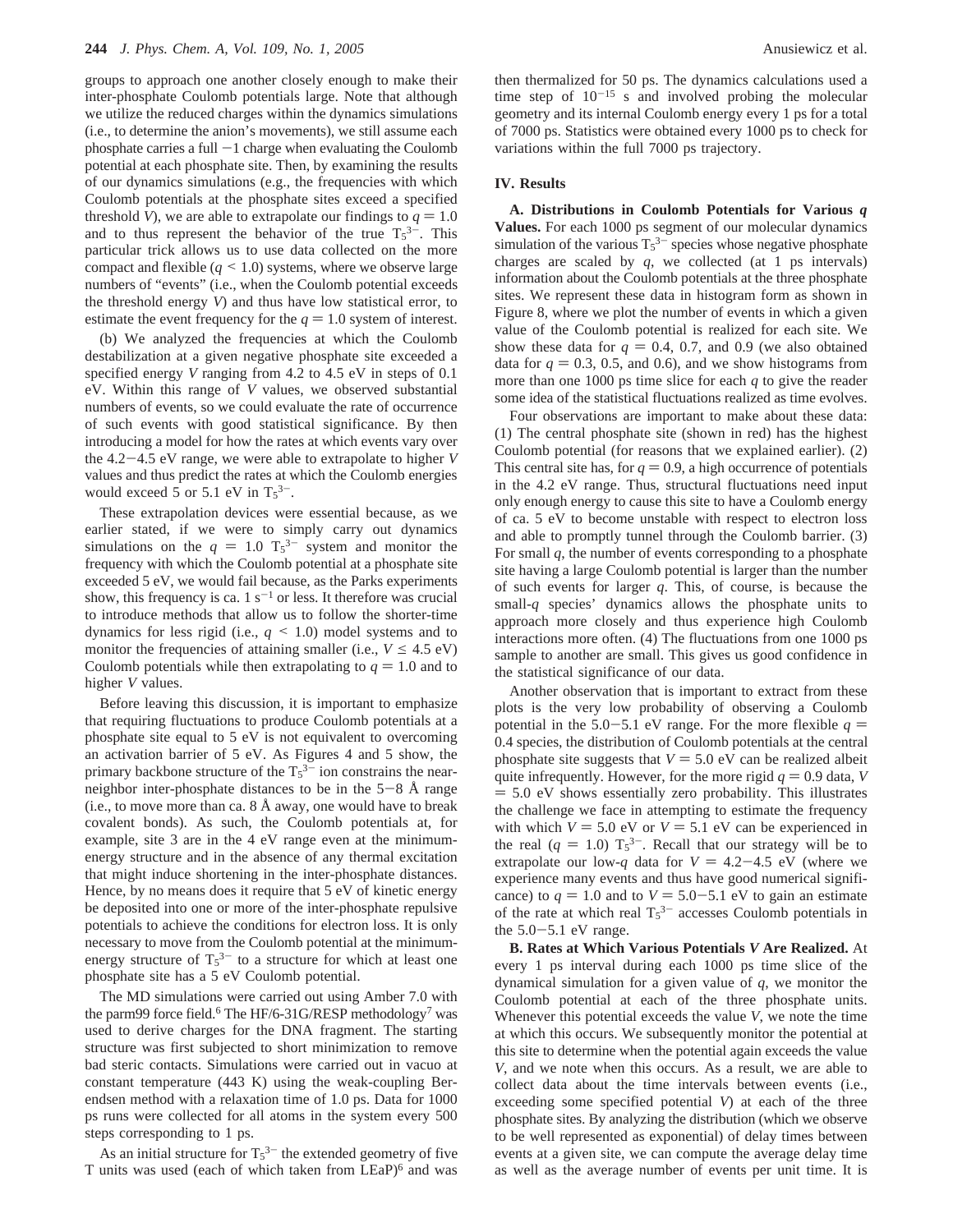

**Figure 8.** Histograms showing the number of times any of the three negative phosphate sites realize a given Coulomb energy (eV). Each histogram results from a 1000 ps time slice that is examined every 1 ps. For  $q = 0.4$  and 0.7, histograms from three 1000 ps time slices are shown; for  $q =$ 0.9, four such histograms are shown.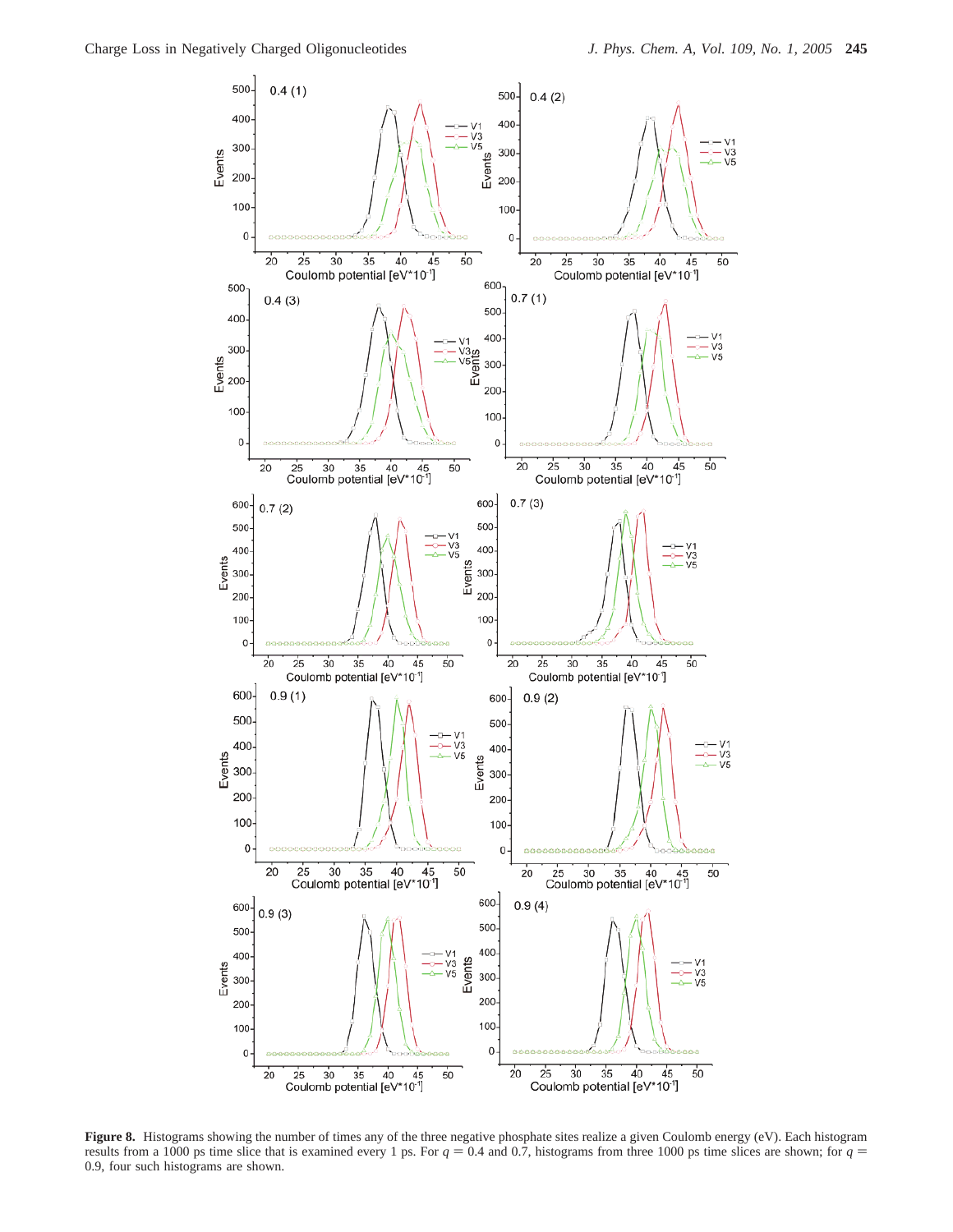

such a rate of events per unit time that we use to suggest the rate at which electron detachment will take place. **Figure 9.** Natural logarithm of the number of events per picosecond vs the Coulomb potential at the central site (3) for  $q = 0.5, 0.7, 0.9$ , and 1.0.

In Figure 9 we show results of such an analysis of how often specified values of the Coulomb potential are realized. We illustrate the data for  $q = 0.5, 0.7$ , and 0.9 and for values of the Coulomb potential at which our simulations experience enough events to be statistically significant.

To obtain the rate data shown in Figure 9 for  $q = 1.0$ , we could not use results from our molecular dynamics simulations on the true (i.e.,  $q = 1.0$ )  $T_5^{3-}$  because the number of events<br>realized for  $V = 4.5 - 4.3$  eV was very small (i.e., and thus may realized for  $V = 4.5 - 4.3$  eV was very small (i.e., and thus may not be numerically accurate). We therefore used our data for smaller *q* values to extrapolate to  $q = 1.0$  and thus gain a better description of the true  $T_5^{3-}$  rates. In Figure 10 we show our rate data plotted for a given value of the Coulomb potential as *q* is varied.

We plot these data vs  $q^2$  because the internal Coulomb potentials among the three negative phosphate sites scale quadratically with *q*. From each such graph we were then able to extrapolate to  $q = 1.0$  to gain our estimate of the rates appropriate to  $T_5^{3-}$ , and it is these rate data that appear in Figure 9 under the  $q^2 = 1.0$  label. Note that although the  $R^2$  residuals for the plots of ln(rate) vs  $q^2$  are only modest, our extrapolated rates can be good because the range of  $q^2$  over which we need to extrapolate is very small.

Before closing this section, we want to comment on an approach that we have not examined, that of using statistical theories such as RRKM theory to estimate the rate of electron loss. In such an approach, one must first identify a transition state (TS) at which one subsequently computes the appropriate density of states and the integrated number of states. However, in the charge-loss process studied here, there is no single barrier on the energy surface that connects reactants and products. Instead, any combination of the locations of the three negative phosphate sites (1, 3, and 5) that causes the Coulomb energy at site 3 to exceed 5.1 eV can give rise to charge loss. Hence, there are a multitude of reaction paths connecting reactants and products, so the straightforward application of RRKM-like theories is complicated in such cases, and we are still struggling with how to properly carry out this kind of calculation.

**C. Extrapolation to**  $V = 5$  eV or  $V = 5.1$  eV. Given the rates (in events per picosecond) at which various values (*V*) of the Coulomb potential at the central phosphate site are realized for the  $-3$  charged  $T_5^{3-}$  anion, we need to extrapolate our rate<br>data for  $V = 4.2 - 4.5$  eV, where the number of events in our 7 data for  $V = 4.2 - 4.5$  eV, where the number of events in our 7 ns simulations was large enough to be statistically significant, to the values  $V = 5.0$  eV and  $V = 5.1$  eV. Recall that 5 eV is thought to be the minimum value for the Coulomb potential to render the phosphate site unstable to electron detachment, and 5.1 eV is the value that also allows the rate of tunneling through the repulsive Coulomb barrier to exceed ca.  $100 \text{ s}^{-1}$ .

To effect the desired extrapolation, we need to decide on a reasonable functional form for how the rate should vary with *V*. Because our model assumes that dynamical fluctuations in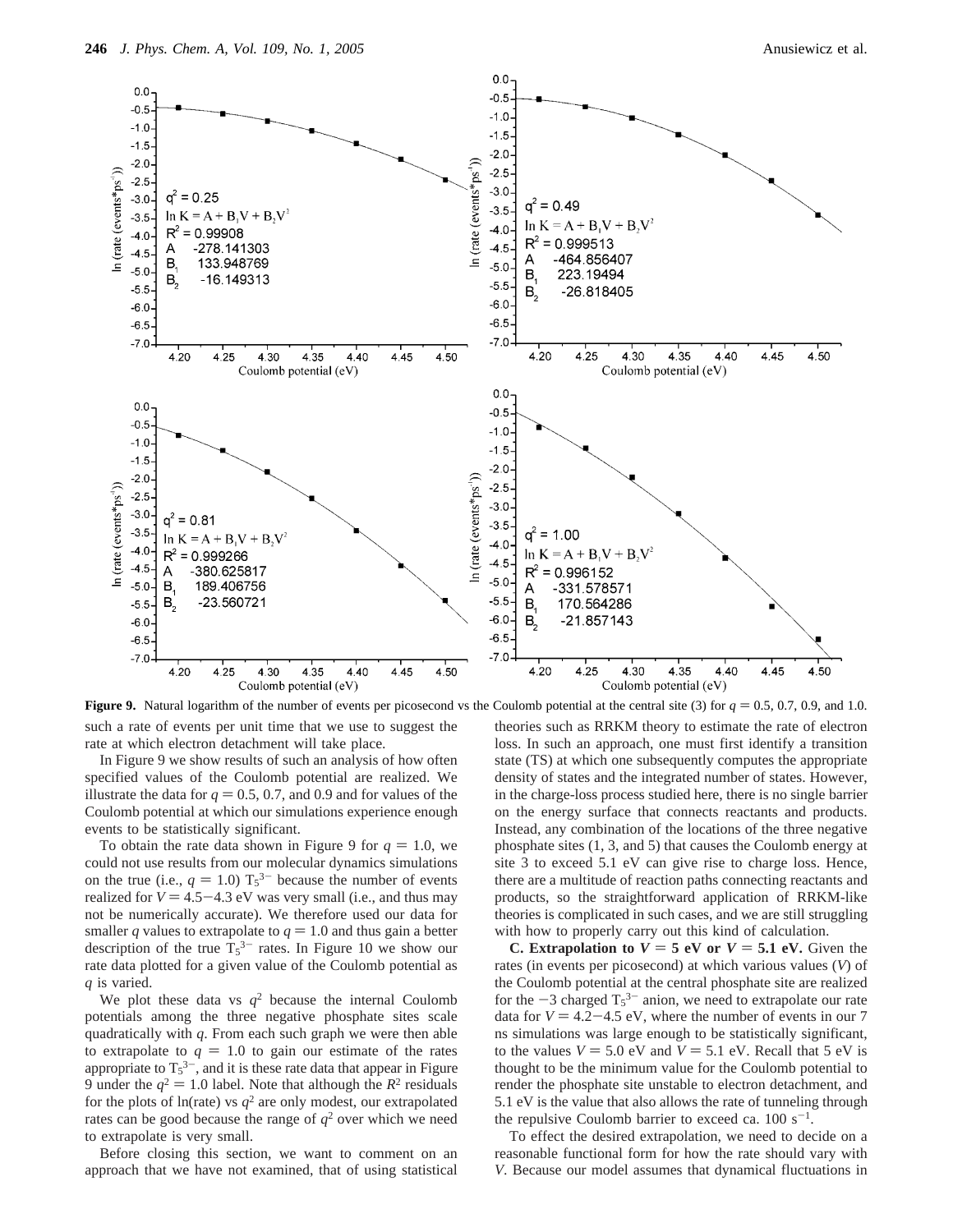

**Figure 10.** Natural logarithm of rates (events per picosecond) vs  $q^2$  for various values of the Coulomb potential.

the inter-phosphate distances are responsible for fluctuations in the Coulomb potentials (*V*), and because such structural changes should follow canonical Boltzmann statistics, it seems reasonable to assume that the probability of accessing a Coulomb repulsion energy *V* should decay exponentially with *V*. However, recall that the energy *E* required to cause the Coulomb potential to increase from its value of ca. 4.2 eV at the minimum-energy structure of  $T_5^{3-}$  to 5 or 5.1 eV is considerably less than 5 eV (i.e., is expected to be in the 22- 23 kcal mol<sup>-1</sup> range) and more like  $0.8$ -0.9 eV. Nevertheless, we expect the activation energy *E* to be monotonically related to *V*. For these reasons, we decided to express the frequency of event occurrences in the Arrhenius form, rate  $= A \exp(-E/T)$ *RT*), where *T* determines the average internal energy of the  $T_5^{3-}$ ions in the Parks experiments carried out at this temperature, and to assume that *E* depends monotonically on *V*. This model assumes that bringing any phosphate site into a state where its Coulomb potential renders it unstable to electron loss (i.e., *V*  $= 5.0 - 5.1$  eV) is a process that can be characterized by a frequency factor, *A* (how often the phosphate site is buffeted by other nearby negative sites), and a probability ( $exp(-E/RT)$ ) that such buffeting has enough energy to raise the Coulomb potential to *V*. Assuming that *E* is directly related to *V*, we therefore expect that a plot of ln(rate) vs *V* should be of use in effecting the extrapolation to larger *V* values.

Of course, we have already shown such plots in Figure 9, but we repeat the specific  $q = 1.0$  plot in Figure 11, where we plot ln(rate) vs the magnitude of the Coulomb potential *V* in



the Coulomb potential in excess of 4.0 eV. Also shown on the right are the rates extrapolated to 5.0 and 5.1 eV.

excess of 4.0 eV. We also show the result of least-squares fitting these rate data to a polynomial of second order in *V*.

The seven data points at the top of this figure represent the rate data we obtained for the  $T_5^{3-}$  system (by extrapolating our modified  $T_5^{3-} q = 0.3$  to  $q = 0.9$  rate data to  $q = 1.0$ ) assuming<br>values of  $V = 4.2 - 4.5$  eV to be the "critical" values of the values of  $V = 4.2 - 4.5$  eV to be the "critical" values of the Coulomb potential. These seven data points were then fit to a functional form,  $ln(\text{rate}) = A + B_1(V - 4.0) + B_2(V - 4.0)^2$ ,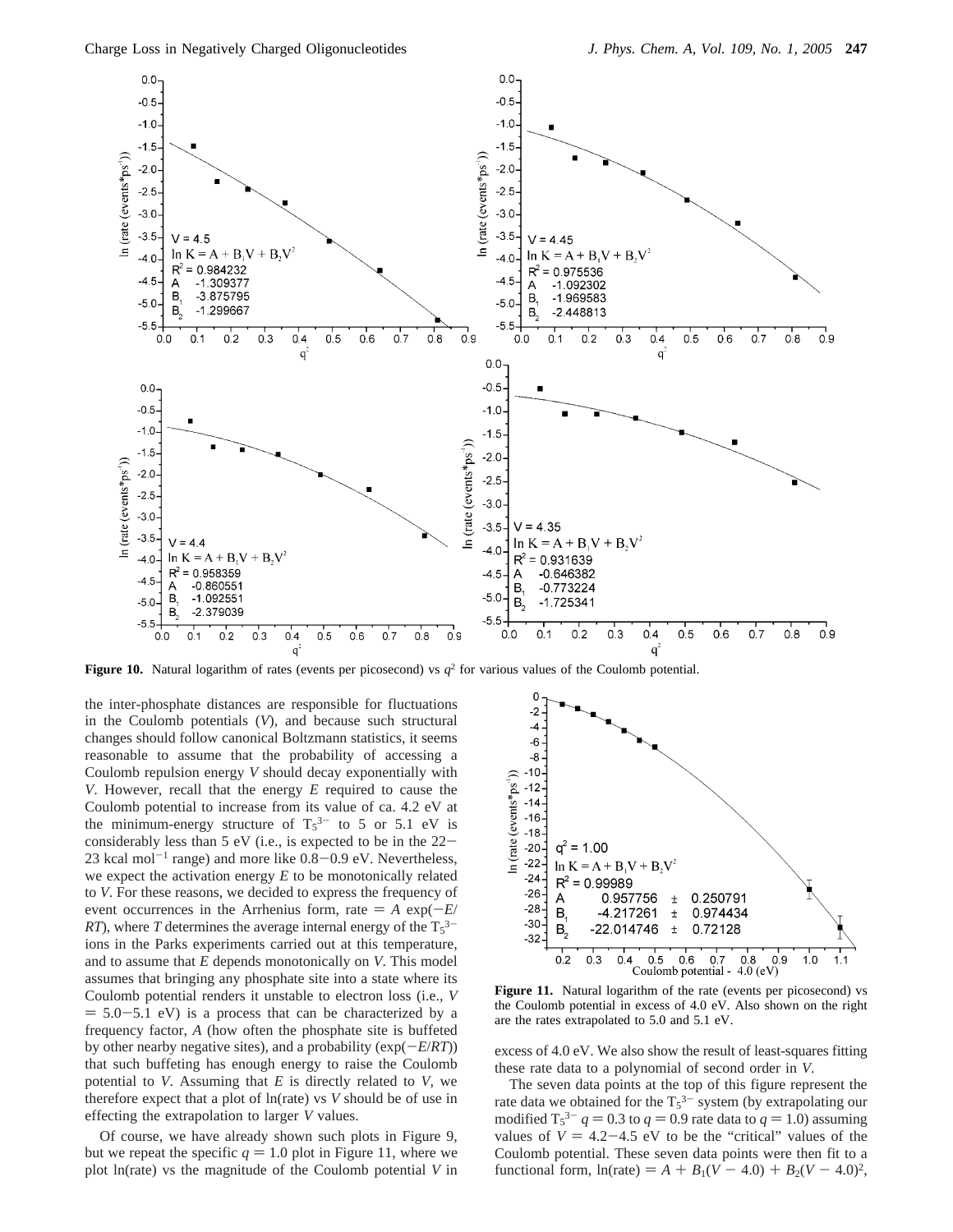

Figure 12. Model of three negative phosphate sites  $(1, 3, 5)$  connected by harmonic potentials.

and extrapolated to  $V = 5.0$  eV and to  $V = 5.1$  eV. The error bars shown on the  $V = 5.0$  and  $5.1$  eV data reflect the errors arising in the  $A$ ,  $B_1$ , and  $B_2$  coefficients.

It can be seen that the *R*<sup>2</sup> residual of the fit is excellent and the uncertainties in the fitting parameters are small. As a result, the uncertainties in the extrapolated values of ln(rate) are not very large. In particular, the extrapolated values allow us to estimate the rate of accessing  $V = 5.0$  eV to be  $(0.3-3.8) \times$  $10^{-11}$  ps<sup>-1</sup> or 3-38 s<sup>-1</sup>, and of accessing  $V = 5.1$  eV to be  $(2-46) \times 10^{-14}$  ps<sup>-1</sup> or 0.02-0.5 s<sup>-1</sup>.

Clearly, the time scales we estimate for accessing the 5.1 eV threshold needed to render the central phosphate unit of  $T_5^{3-}$ unstable to electron loss and able to promptly tunnel through the repulsive Coulomb barrier are in the  $2-50$  s range, which is reasonably similar to what the Parks experiments see for  $-3$ to  $-2$  ion charge loss. For these reasons, we believe that the dynamical simulations and extrapolation techniques used in this work offer a good approach to better understanding the longtime dynamics of charge loss.

It might be surprising that the ln(rate) data seem to vary as *V* and *V*<sup>2</sup> rather than linearly with *V*. We had expected a more linear variation because the activation energy *E* is directly related to *V*. Nevertheless, all of our plots (i.e., for  $q = 0.3$  through *q*  $= 1.0$ ) of ln(rate) vs *V* display strong quadratic character, so we believe this is no artifact. To understand the origin of the linear-plus-quadratic *V* dependence, we consider the three negative phosphate units (1, 3, and 5) to be linked by harmonic "springs" as depicted in Figure 12. The springs represent the potential energy of the oligonucleotide's bond framework that constrains the three negative sites to undergo motions about their minimum-energy positions.

At the equilibrium geometry of the  $T_5^{3-}$  ion,  $r_{1,3}$  and  $r_{3,5}$  have the values  $r_{1,3}$  and  $r_{3,5}$  and the total potential energy of the ion (i.e., the sum of its bond-stretch, torsional, van der Waals, Coulomb repulsion, and all other energies) is denoted *E*°. As the distances  $r_{1,3}$  and  $r_{3,5}$  deviate from their equilibrium values, the total potential energy  $E$  and the Coulomb potential  $V(3)$  at the central phosphate site will vary in two qualitatively different ways. The Coulomb repulsions among the three negative sites will vary as  $e^2/|r - r^e| \approx e^2/r^e[1 - |r - r^e|/r^e + \dots]$ . Thus, the Coulomb potential at the central site *V* will contain leading terms that vary linearly with the displacements  $r - r^e$ . On the other<br>hand the total potential energy *F* is expected at least for small hand, the total potential energy *E* is expected, at least for small displacements around the equilibrium geometry, to vary as  $E_{\text{bond}}$ - $(r^{\epsilon}) + a(r - r^{\epsilon})^2 + ...$ , that is, to have a lead term that is quadratic in  $r - r^{\epsilon}$ . A movement of the three negative sites quadratic in  $r - r^e$ . A movement of the three negative sites<br>that causes V to increase by a specified amount  $\delta V$  will that causes *V* to increase by a specified amount,  $\delta V$ , will correspond to displacements *δr* that scale linearly with *δV*. However, these same displacements *δr* will generate changes *δE* in the total potential energy that depend quadratically on *δr*. It is likely for this reason that *δE* seems to vary quadratically with  $\delta V$ , and as a result ln(rate) varies quadratically with  $\delta V$ .

#### **V. Summary**

On the basis of our molecular dynamics study of gas-phase oligonucleotides  $(T_5^3)$  containing five thymines, five deoxyriboses, and five phosphates (three of which are negatively charged) at  $T = 170$  °C, we are able to make the following conclusions.

(1)  $T_5^3$ <sup>-</sup> undergoes charge loss by electron ejection from its central phosphate site at a rate of  $0.02 - 0.5$  s<sup>-1</sup> at  $T = 170$  °C.

(2) This electron ejection occurs when the repulsive Coulomb potential at the central phosphate fluctuates from its most probable value of ca. 4.2 eV to ca. 5.1 eV, at which time the electron has enough energy to promptly tunnel through the Coulomb barrier.

(3) Our computed rates  $(0.02-0.5 \text{ s}^{-1})$  and an activation energy of 0.9 eV are consistent with a preexponential *A* factor of  $4 \times 10^8$  to  $9 \times 10^9$  s<sup>-1</sup>.

(4) Electron ejection from the terminal phosphate sites is likely to be considerably slower than from the central phosphate because the Coulomb potentials at the terminal sites attain the 5.1 eV critical value much less frequently. The primary reason underlying the reduced activity of the terminal sites lies in the simple geometrical fact that these sites are, on average, further from the other negative sites than is the central phosphate.

Although the  $T_5^{3-}$  system studied here is not identical to one of the species examined in the Parks experiments, we believe it contains the most important features of all Parks species as far as the charge-loss process is concerned. Therefore, we feel confident in putting forth the following propositions concerning the charge-loss processes that have been experimentally observed.

(1) When multiply negatively charged oligonucleotides are sprayed from solution into the gas phase, only those ions containing no nearest-neighbor negative phosphate sites persist long enough to be observed on the time scales of the published Parks experiments. For example, species such as  $T_5^{4-}$ ,  $(ATATATA)^{5-}$ , or  $(ATATATA)^{6-}$  do not persist long and thus are not observed, although experiments carried out on shorter time scales should be able to observe their decay dynamics. The reason they do not survive long in the gas phase is that the potential at the one phosphate site experiencing the highest Coulomb repulsion will exceed  $5.1 \text{ eV}^8$  very soon after the gas phase is reached. It is on the basis of such considerations that we believe the only negative phosphate sites occurring in the samples probed in the Parks experiments are not nearest neighbors to any other such site.

(2) The structures realized in the gas phase for the highest charged species (e.g.,  $T_5^{3-}$  or  $(ATATATA)^{4-}$ ) are, on average, rather extended because of the Coulomb repulsions among their anion centers. This causes the phosphate sites nearer the termini to experience lower Coulomb repulsions than those more toward the interior. In fact, it is the most "central" phosphate site that will, on average, have the highest Coulomb potential and thus be most susceptible to charge loss.

(3) The charge-loss process occurs when structural dynamical fluctuations cause fluctuations in the Coulomb potential at a phosphate site of sufficient magnitude to render that site capable of prompt electron detachment (i.e., when the potential exceeds 5.1 eV). The detachment will be "prompt" when the tunneling rate exceeds the rate at which fluctuations bring the Coulomb potential from its most probable value (which we found to be ca. 4.2 eV for  $T_5^{3-}$ ) to 5.1 eV, at which time the electron can tunnel quickly outward.

(4) Once a  $-n$  charged anion has undergone charge loss to form a  $-(n - 1)$  charged species, subsequent charge loss to form a  $-(n - 2)$  charged species will be slower because the most probable Coulomb potentials at each remaining anion site will be lower than in the  $-n$  species. For example, the rate of